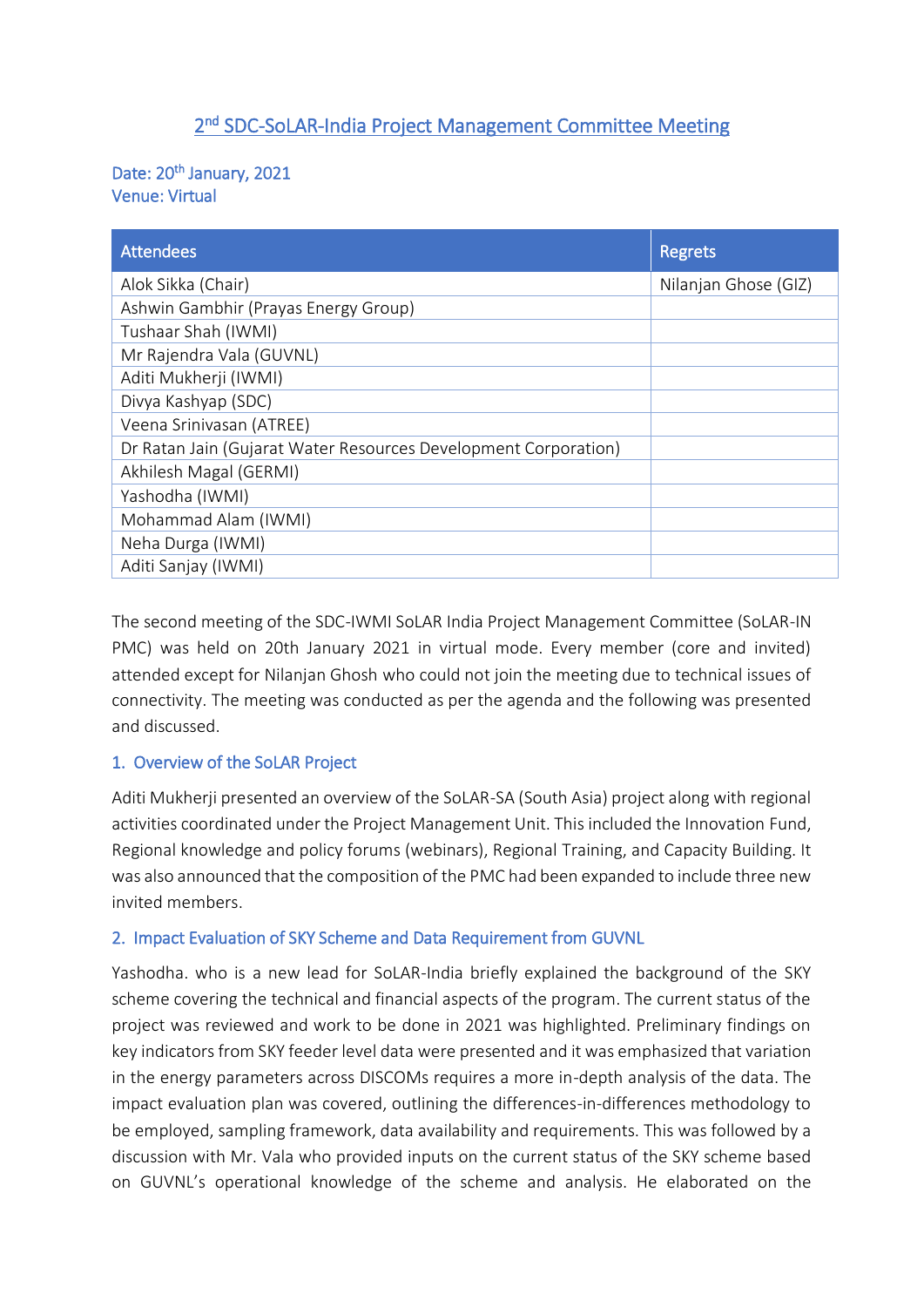differences between the SKY program and the PM KUSUM scheme (Components A, B, and C) in terms of the program's design and financial modalities. He also responded that GUVNL would share data on SKY and Non-SKY feeders with IWMI.

*Action Point: Follow up with Mr. Vala and schedule a meeting on the data requirements for impact evaluation.* 

## 3. Groundwater Studies

The study will make a regional estimation of groundwater abstraction through spatial analysis of groundwater data and drawing from the relationship between energy and groundwater volume. Md. Faiz Alam presented progress in 2020 on the groundwater studies, which comprised of secondary data collection and field visits in Anand and Botad districts. Census is currently being conducted and the selection of Non-SKY feeders is being undertaken on the field. Monitoring and instruments will be used in selected feeders in Anand and Botad to gauge farmers' consumption of electricity and groundwater abstraction in 2021. This would be followed by an analysis of data collected during the Kharif season, set up conceptual groundwater model, and the annual report. Aditi Mukherji concluded that the energygroundwater relationship would be established by end of 2021/early 2022. Future years would be dedicated towards utilizing this developed relationship with the SKY portal data and groundwater data to derive groundwater abstraction in agri-feeders having similar characteristics(hydrogeology, pumping technology) to the monitored feeders under the board assumption.

## 4. Farmer Training in Gujarat

Aditi Sanjay shared the work done and work in progress in the training component. The design of the training content on five identified modules is underway, and the training workshops would be organised face-to-face in 2021. Farmers would be randomly selected and divided into two batches one each from Anand and Botad districts. Mr. Vala mentioned the inclusion of a training module on improper cleaning of panels, and shading isimportant as it hinders the maximization of solar generation (one of the five modules), especially in certain feeders in the Botad district. Akhilesh proposed that IWMI should identify and select farmers from SKY feeders that are poorly maintained in order for farmers to realize the benefits of training. Tushaar Shah suggested that local rooftop solar service providers have developed innovative methods to maximise solar generation which could be included in the training content for SKY farmers.

## *Action Points:*

- *Request for a list of SKY feeders in which solar modules are poorly maintained from Mr. Vala.*
- *Request Tushaar Shah to share the contact of a rooftop service provider from Anand.*